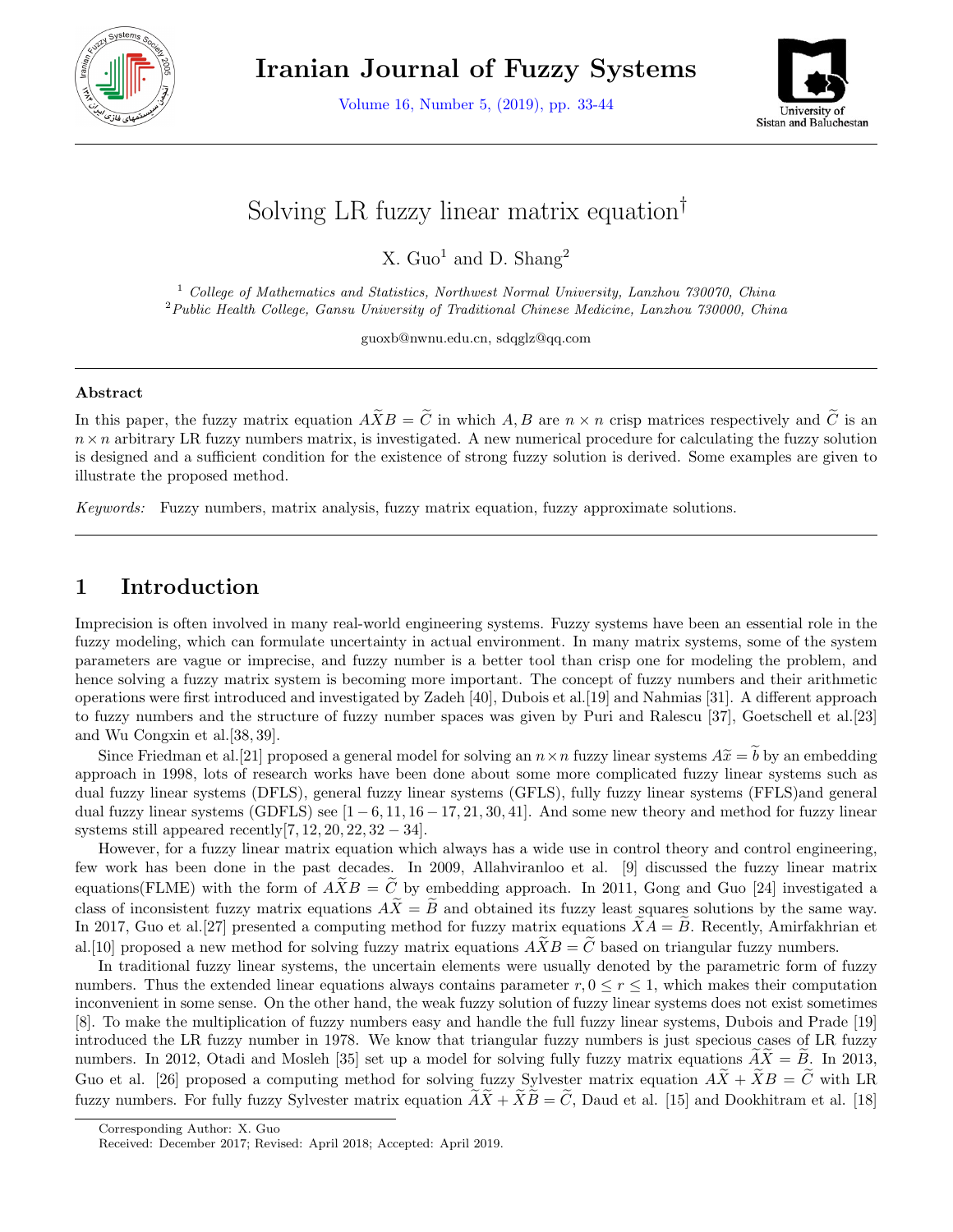carried on a thorough investigations in recent years. In 2014, Gong et al. [25] studied the general dual fuzzy matrix systems  $A\tilde{X}+\tilde{B}=C\tilde{X}+\tilde{D}$  according to arithmetic operations of LR fuzzy numbers. In 2017, Kaur and Kumar [29] made a note on Gong et al.'s paper. Recently, Guo et al.[28] made a further investigation for dual fuzzy matrix systems  $A\widetilde{X} + \widetilde{B} = C\widetilde{X} + \widetilde{D}$ .

In this paper, we propose a general model for solving the fuzzy matrix equation  $\widetilde{A} \widetilde{X} B = \widetilde{C}$  in which *A, B* are  $n \times n$  crisp matrices and  $\tilde{C}$  is an  $n \times n$  arbitrary LR fuzzy numbers matrix respectively. We extend the fuzzy matrix equation into a crisp system of linear matrix equations. We obtain the fuzzy minimal solution of the original fuzzy matrix equation from solving the crisp function matrix system. Moreover, we discussed the existence condition of the strong fuzzy minimal solution. Finally, we given some examples to illustrate the proposed method. The structure of this paper is organized as follows:

In Section 2, we recall the fuzzy number and present the concept of the LR fuzzy linear matrix equation. In Section 3, the model to the fuzzy matrix equation is proposed in detail and the minimal fuzzy solution of the fuzzy linear matrix equation is obtained. Some examples are given to illustrate our method in Section 4 and the conclusion is drawn in Section 5.

### **2 Preliminaries**

#### **2.1 The LR fuzzy number**

There are several definitions for the concept of LR fuzzy numbers (see [19*,* 31*,* 40]).

**Definition 2.1.** *A fuzzy number is a fuzzy set*  $u: R \to I = [0, 1]$  *that satisfies:* 

- (1) *u is upper semicontinuous,*
- (2) u is fuzzy convex, i.e.,  $u(\lambda x + (1 \lambda)y) \ge \min\{u(x), u(y)\}\$ for all  $x, y \in R, \lambda \in [0, 1],$
- (3) *u is normal, i.e., there exists*  $x_0 \in R$  *such that*  $u(x_0) = 1$ ,
- (4)  $suppu = {x \in R \mid u(x) > 0}$  is the support of the *u*, and its closure cl(suppu) is compact.

Let  $E^1$  be the set of all fuzzy numbers on R.

**Definition 2.2.** *A fuzzy number*  $\widetilde{M}$  *is said to be a LR fuzzy number if* 

$$
\mu_{\widetilde{M}}(x) = \begin{cases} L(\frac{m-x}{\alpha}), & x \le m, \alpha > 0, \\ R(\frac{x-m}{\beta}), & x \ge m, \beta > 0, \end{cases}
$$

*where*  $m$ ,  $\alpha$  and  $\beta$  are called the mean value, left and right spreads of  $\widetilde{M}$ , respectively. The function  $L(\cdot)$ , which is *called left shape function satisfies:*

- $(L(x)) = L(-x)$ ,
- $(L(2) L(0) = 1$  *and*  $L(1) = 0$ ,
- (3)  $L(x)$  *is non increasing on*  $[0, \infty)$ .

*The definition of a right shape function*  $R(\cdot)$  *is similar to that of*  $L(\cdot)$ *.* 

*Clearly, two LR fuzzy numbers*  $M = (m, \alpha, \beta)_{LR}$  and  $\tilde{N} = (n, \gamma, \delta)_{LR}$  are said to be equal, if and only if  $m = n, \alpha = \gamma$  $\widetilde{A} = \delta$ . *Also,*  $\widetilde{M} = (m, \alpha, \beta)_{LR}$  *is positive(negative) if and only if*  $m - \alpha > 0$  $(m + \beta < 0)$ .

**Definition 2.3.** *For arbitrary LR fuzzy numbers* $\widetilde{M} = (m, \alpha, \beta)_{LR}$  *and*  $\widetilde{N} = (n, \gamma, \delta)_{LR}$ *, we have* 

(1) *Addition*

$$
\widetilde{M} + \widetilde{N} = (m, \alpha, \beta)_{LR} + (n, \gamma, \delta)_{LR} = (m + n, \alpha + \gamma, \beta + \delta)_{LR}.
$$
\n(1)

(2) *Subtraction*

$$
\widetilde{M} - \widetilde{N} = (m, \alpha, \beta)_{LR} - (n, \gamma, \delta)_{LR} = (m - n, \alpha - \delta, \beta - \gamma)_{LR}.
$$
\n(2)

(3) *Scalar multiplication*

$$
\lambda \widetilde{M} = \lambda(m, \alpha, \beta)_{LR} \cong \begin{cases} (\lambda m, \lambda \alpha, \lambda \beta), & \lambda \ge 0, \\ (\lambda m, -\lambda \beta, -\lambda \alpha)_{RL}, & \lambda < 0. \end{cases} \tag{3}
$$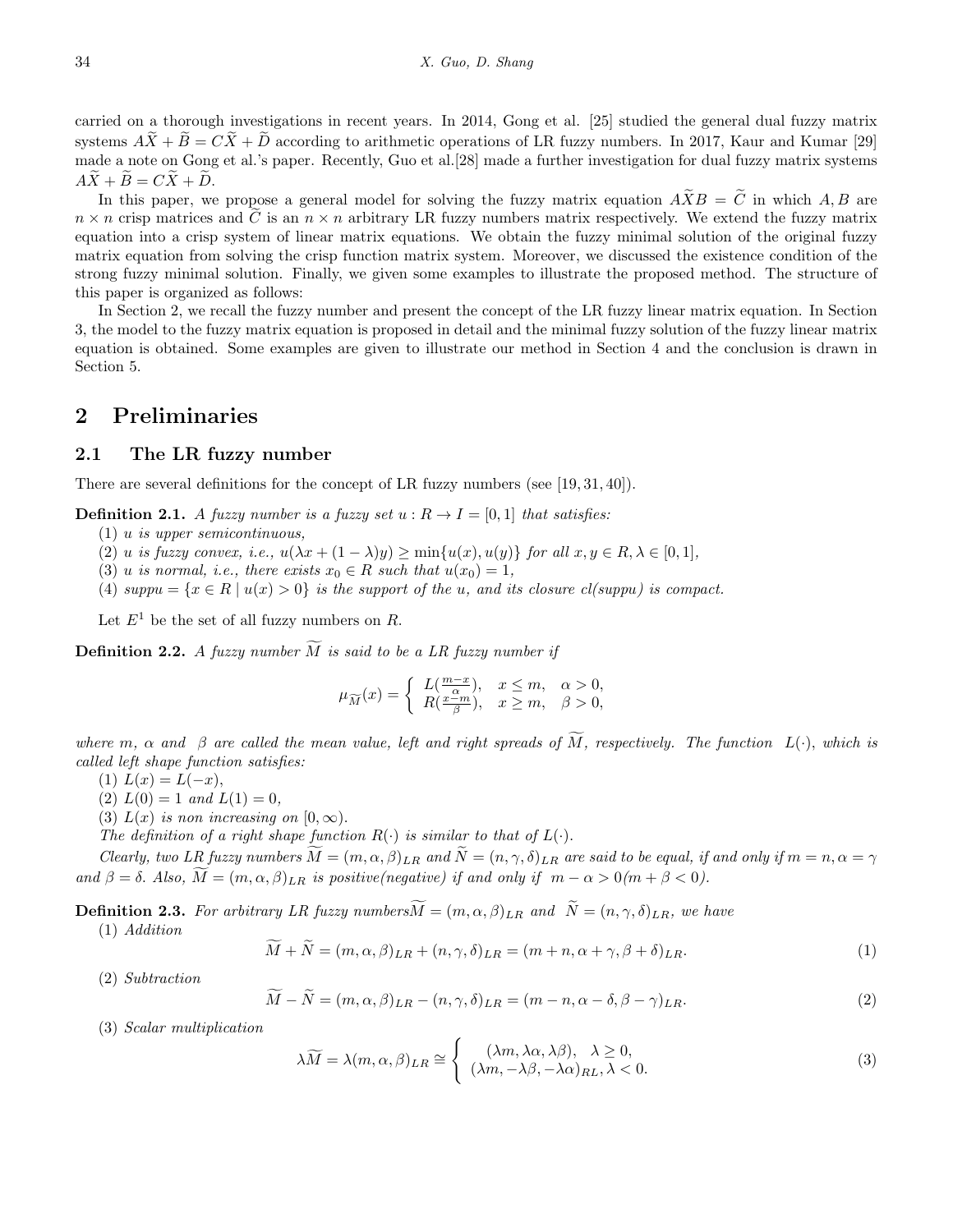#### **2.2 LR fuzzy matrix equation**

**Definition 2.4.** *A matrix*  $\widetilde{A} = (\widetilde{a}_{ij})$  *is called a LR fuzzy matrix, if each element*  $\widetilde{a}_{ij}$  *of*  $\widetilde{A}$  *is a LR fuzzy number.* 

**Definition 2.5.** Let  $\tilde{A}$  and  $\tilde{B}$  be two LR fuzzy numbers matrix and denoted by  $\tilde{A} = (A, A^l, A^r)$  and  $\tilde{B} = (B, B^l, B^r)$ are said to be equal, if and only if  $A = B$ ,  $A^l = B^l$  and  $A^r = B^r$ . Also,  $\tilde{A} = (A, A^l, A^r)$  is positive(negative) if and only *if*  $A - A^l > O(A + A^r < O)$ .

**Definition 2.6.** *The matrix system*

$$
\begin{pmatrix}\na_{11} & a_{12} & \cdots & a_{1n} \\
a_{21} & a_{12} & \cdots & a_{2n} \\
\vdots & \vdots & \ddots & \vdots \\
a_{n1} & a_{n2} & \cdots & a_{nn}\n\end{pmatrix}\n\begin{pmatrix}\n\widetilde{x}_{11} & \widetilde{x}_{12} & \cdots & \widetilde{x}_{1n} \\
\widetilde{x}_{21} & \widetilde{x}_{12} & \cdots & \widetilde{x}_{2n} \\
\vdots & \vdots & \ddots & \vdots \\
\widetilde{x}_{n1} & \widetilde{x}_{n2} & \cdots & \widetilde{x}_{nn}\n\end{pmatrix}\n\begin{pmatrix}\nb_{11} & b_{12} & \cdots & b_{1n} \\
b_{21} & b_{12} & \cdots & b_{2n} \\
\vdots & \vdots & \ddots & \vdots \\
b_{n1} & b_{n2} & \cdots & b_{nn}\n\end{pmatrix}\n=\n\begin{pmatrix}\n\widetilde{c}_{11} & \widetilde{c}_{12} & \cdots & \widetilde{c}_{1m} \\
\widetilde{c}_{21} & \widetilde{c}_{12} & \cdots & \widetilde{c}_{2m} \\
\vdots & \vdots & \ddots & \vdots \\
\widetilde{c}_{n1} & \widetilde{c}_{n2} & \cdots & \widetilde{c}_{nn}\n\end{pmatrix},\n\tag{4}
$$

where  $a_{ij}, b_{ij}, 1 \leq i, j \leq n$  are crisp numbers and  $\tilde{c}_{ij}, 1 \leq i, j \leq n$  are LR fuzzy numbers, is called a LR fuzzy linear *matrix equations(LRFLMEs).*

*Using matrix notation, we have*

$$
A\widetilde{X}B = \widetilde{C},\tag{5}
$$

*A fuzzy numbers matrix*

$$
\widetilde{X} = (\widetilde{x}_{ij}) = (x_{ij}, x_{ij}^l, x_{ij}^r), 1 \le i, j \le n
$$

*is called a solution of the fuzzy matrix equation* (5) *if and only if it satisfies*  $A\widetilde{X}B = \widetilde{C}$ .

# **3 Solving fuzzy matrix equation**

In this section we investigate the fuzzy linear matrix equations (5). Firstly, we set up a computing model for solving LRCFLS. Then we define the LR fuzzy solution of LRCFLS and obtain its solution representation by means of generalized inverses of matrices. Finally, we give a sufficient condition for strong fuzzy approximate solution to the original fuzzy matrix equation.

**Definition 3.1.** For two LR fuzzy numbers matrices $\widetilde{A} = (A, A^l, A^r)$  and  $\widetilde{B} = (B, B^l, B^r)$ , we have (1) *Addition*

$$
\widetilde{A} + \widetilde{B} = (A, A^l, A^r) + (B, B^l, B^r) = (A + B, A^l + B^l, A^r + B^r). \tag{6}
$$

(2) *Subtraction*

$$
\widetilde{A} - \widetilde{B} = (A, A^l, A^r) - (B, B^l, B^r) = (A + B, A^l - B^r, A^r - B^l). \tag{7}
$$

(3) *Scalar multiplication*

$$
\lambda \widetilde{A} = \lambda(A, A^l, A^r) \cong \begin{cases} (\lambda A, \lambda A^l, \lambda A^r), & \lambda \ge 0, \\ (\lambda A, -\lambda A^r, -\lambda A^l), & \lambda < 0. \end{cases} \tag{8}
$$

**Definition 3.2.** Let  $A = (a_{ij})$  be a  $m \times n$  crisp matrix and  $\tilde{B} = \tilde{b}_{ij}$  be a  $n \times p$  fuzzy matrix. The size of the product *of two matrices is*  $m \times p$  *and is written as follows:* 

$$
A\widetilde{B} = \widetilde{C} = (\widetilde{c}_{ij}).\tag{9}
$$

where  $\widetilde{c}_{ij} = \sum_{k=1,...,n}^{+} a_{ik} \times \widetilde{b}_{kj}$ . Likely, let  $\widetilde{A} = (\widetilde{a}_{ij})$  be a  $m \times n$  fuzzy matrix and  $B = b_{ij}$  be a  $n \times p$  crisp matrix. The *size of the product of two matrices is*  $m \times p$  *and is written as follows:* 

$$
\tilde{A}B = \tilde{C} = (\tilde{c}_{ij})
$$

 $where \ \widetilde{c}_{ij} = \sum_{k=1,\dots,n}^{+} \widetilde{a}_{ik} \times b_{kj}.$ 

**Theorem 3.3.** The fuzzy linear system  $\widetilde{A}XB = \widetilde{C}$  can be extended into the following system of linear matrix equations

$$
\begin{cases}\nAXB = C, \\
A\left(X^{l}, X^{r}\right)\left(\begin{array}{cc}B^{+} & -B^{-} \\ -B^{-} & B^{+}\end{array}\right) = \left(C^{l}, C^{r}\right),\n\end{cases} \tag{10}
$$

where  $\widetilde{X} = (X, X^l, X^r), \widetilde{C} = (C, C^l, C^r)$ . And the elements  $b_{ij}^+$  of matrix  $B^+$  and  $b_{ij}^-$  of matrix  $B^-$  are determined by this way: if  $b_{ij} \ge 0$ ,  $b_{ij}^+ = b_{ij}$  else  $b_{ij}^+ = 0$ ,  $1 \le i, j \le n$ ; if  $b_{ij} < 0$ ,  $b_{ij}^- = b_{ij}$  else  $b_{ij}^- = 0$ ,  $1 \le i, j \le n$ .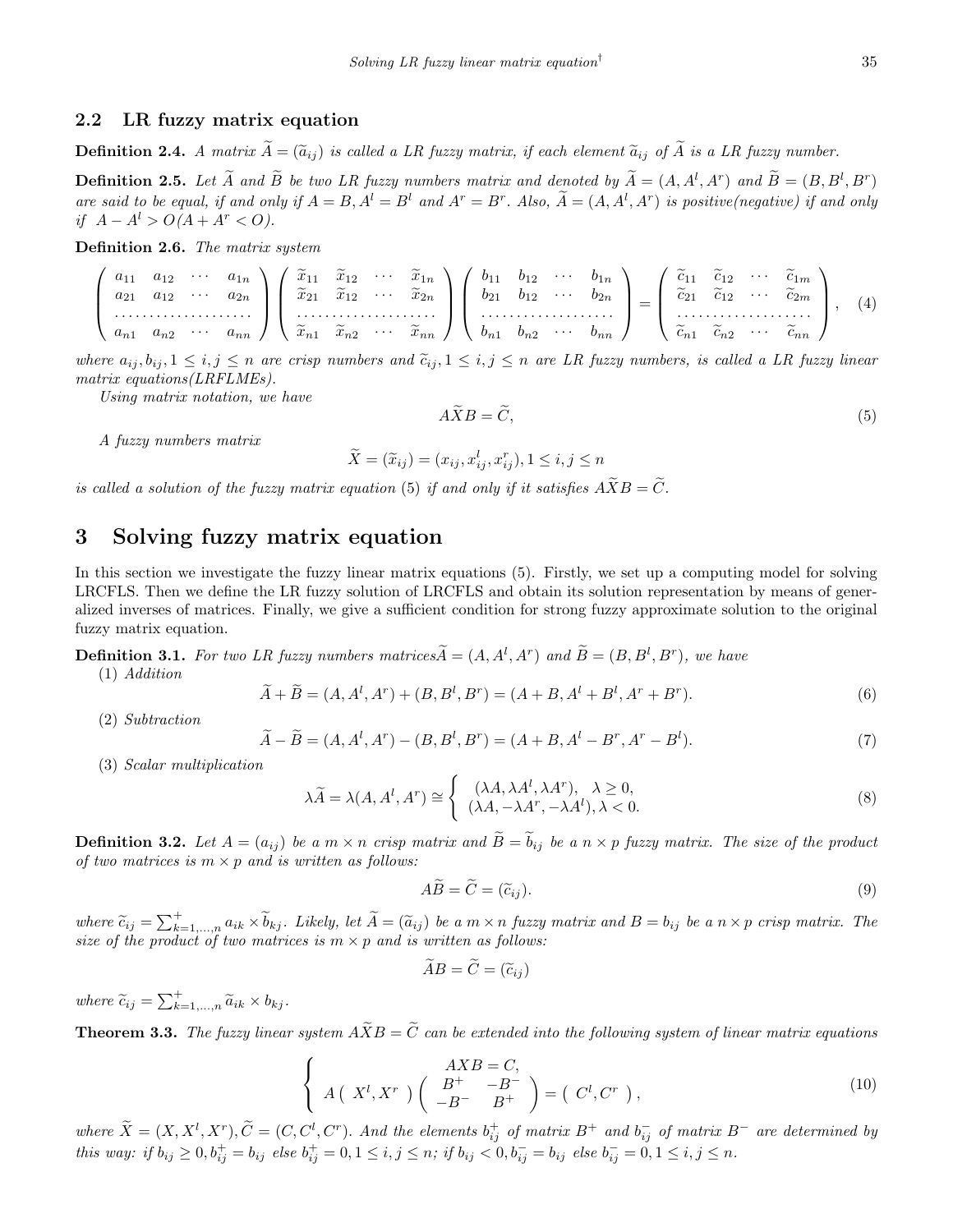*Proof.* Let  $\tilde{C} = (C, C^l, C^r) = (c_{ij}, c_{ij}^l, c_{ij}^r)_{n \times n}$ ,  $\tilde{X} = (X, X^l, X^r) = (x_{ij}, x_{ij}^l, x_{ij}^r)_{n \times n}$ . We also let  $A = A^+ + A^$ where the elements  $a_{ij}^+$  of matrix  $A^+$  and  $a_{ij}^-$  of matrix  $A^-$  are determined by this way: if  $a_{ij} \geq 0, a_{ij}^+ = a_{ij}$  else  $a_{ij}^+=0, 1\leq i,j\leq n$ ; if  $a_{ij}< 0, a_{ij}^-=a_{ij}$  else  $a_{ij}^-=0, 1\leq i,j\leq n$ . For fuzzy matrix equation  $A\widetilde{X}B=\widetilde{C}$ , we can express it as

$$
(A^+ + A^-)(X, X^l, X^r)B = (C, C^l, C^r). \tag{11}
$$

Since

$$
k\widetilde{x}_{ij} = \begin{cases} (kx_{ij}, kx_{ij}^l, kx_{ij}^r), & k \ge 0, \\ (kx_{ij}, -kx_{ij}^r, -kx_{ij}^l), & k < 0, \end{cases}
$$

we have

$$
A\widetilde{X} = \begin{cases} (AX, AX^l, AX^r), & A \ge 0, \\ (AX, -AX^r, -AX^l), & A < 0. \end{cases}
$$

So the equation (11) can be rewritten as

$$
A^+(X, X^l, X^r)B + A^-(X, X^l, X^r)B = (A^+X, A^+X^l, A^+X^r)B + (A^-X, -A^-X^r, -A^-X^l)B.
$$

Since

$$
k\widetilde{x}_{ij} = \begin{cases} (kx_{ij}, kx_{ij}^l, kx_{ij}^r), & k \ge 0, \\ (kx_{ij}, -kx_{ij}^r, -kx_{ij}^l), & k < 0, \end{cases}
$$

we have

$$
\widetilde{X}B = \begin{cases}\n(XB, X^lB, X^rB), & B \ge 0, \\
(XB, -X^rB, -X^lB), & B < 0.\n\end{cases}
$$

Supposing  $B = B^+ + B^-$  in which the elements  $b^+_{ij}$  of matrix  $B^+$  and  $b^-_{ij}$  of matrix  $B^-$  are determined by this way: if  $b_{ij} \ge 0$ ,  $b_{ij}^+ = b_{ij}$  else  $b_{ij}^+ = 0$ ,  $1 \le i, j \le n$ ; if  $b_{ij} < 0$ ,  $b_{ij}^- = b_{ij}$  else  $b_{ij}^- = 0$ ,  $1 \le i, j \le n$ , we have

$$
(A^{+}XB^{+}, A^{+}X^{l}B^{+}, A^{+}X^{r}B^{+}) + (A^{-}XB^{+}, -A^{-}X^{r}B^{+}, -A^{-}X^{l}B^{+})
$$

$$
+ (A^{+}XB^{-}, -A^{+}X^{r}B^{-}, -A^{+}X^{l}B^{-}) + (A^{-}XB^{-}, A^{-}X^{l}B^{-}, A^{-}X^{r}B^{-}) =
$$

$$
(A^{+}XB^{+} + A^{-}XB^{+} + A^{+}XB^{-} + A^{-}XB^{-}, A^{+}X^{l}B^{+} - A^{-}X^{r}B^{+} - A^{+}X^{r}B^{-})
$$

$$
+ A^{-}X^{l}B^{-}, A^{+}X^{r}B^{+} - A^{-}X^{l}B^{+} - A^{+}X^{l}B^{-} + A^{-}X^{r}B^{-}) = (C, C^{l}, C^{r}).
$$

Thus we get

$$
\begin{cases}\nA^{+}XB^{+} + A^{-}XB^{+} + A^{+}XB^{-} + A^{-}XB^{-} = C, \\
A^{+}X^{l}B^{+} - A^{-}X^{r}B^{+} - A^{+}X^{r}B^{-} + A^{-}X^{l}B^{-} = C^{l}, \\
A^{+}X^{r}B^{+} - A^{-}X^{l}B^{+} - A^{+}X^{l}B^{-} + A^{-}X^{r}B^{-} = C^{r}.\n\end{cases}
$$
\n(12)

Denoting (12) in matrix form, we have

$$
\begin{cases}\n(A^+ + A^-)X(B^+ + B^-) = C, \\
(A^+ X^l, A^+ X^r) \begin{pmatrix} B^+ & -B^- \\ -B^- & B^+ \end{pmatrix} + (-A^- X^r, -A^- X^l) \begin{pmatrix} B^+ & -B^- \\ -B^- & B^+ \end{pmatrix} = (C^l, C^r)\n\end{cases}
$$

or

$$
\begin{cases}\nA^+\left(X^l,X^r\right)\left(\begin{array}{cc}B^+ & -B^-\\-B^- & B^+\end{array}\right) + A^-\left(X^l,X^r\right)\left(\begin{array}{cc}B^+ & -B^-\\-B^- & B^+\end{array}\right) = \left(C^l,C^r\right)\n\end{cases},
$$

i.e.,

$$
\begin{cases}\nAXB = C, \\
A(X^l, X^r) \begin{pmatrix} B^+ & -B^- \\ -B^- & B^+ \end{pmatrix} = (C^l, C^r).\n\end{cases}
$$

In a similar way, we can obtain another model for solving the equation(5).

 $\Box$ 

*,*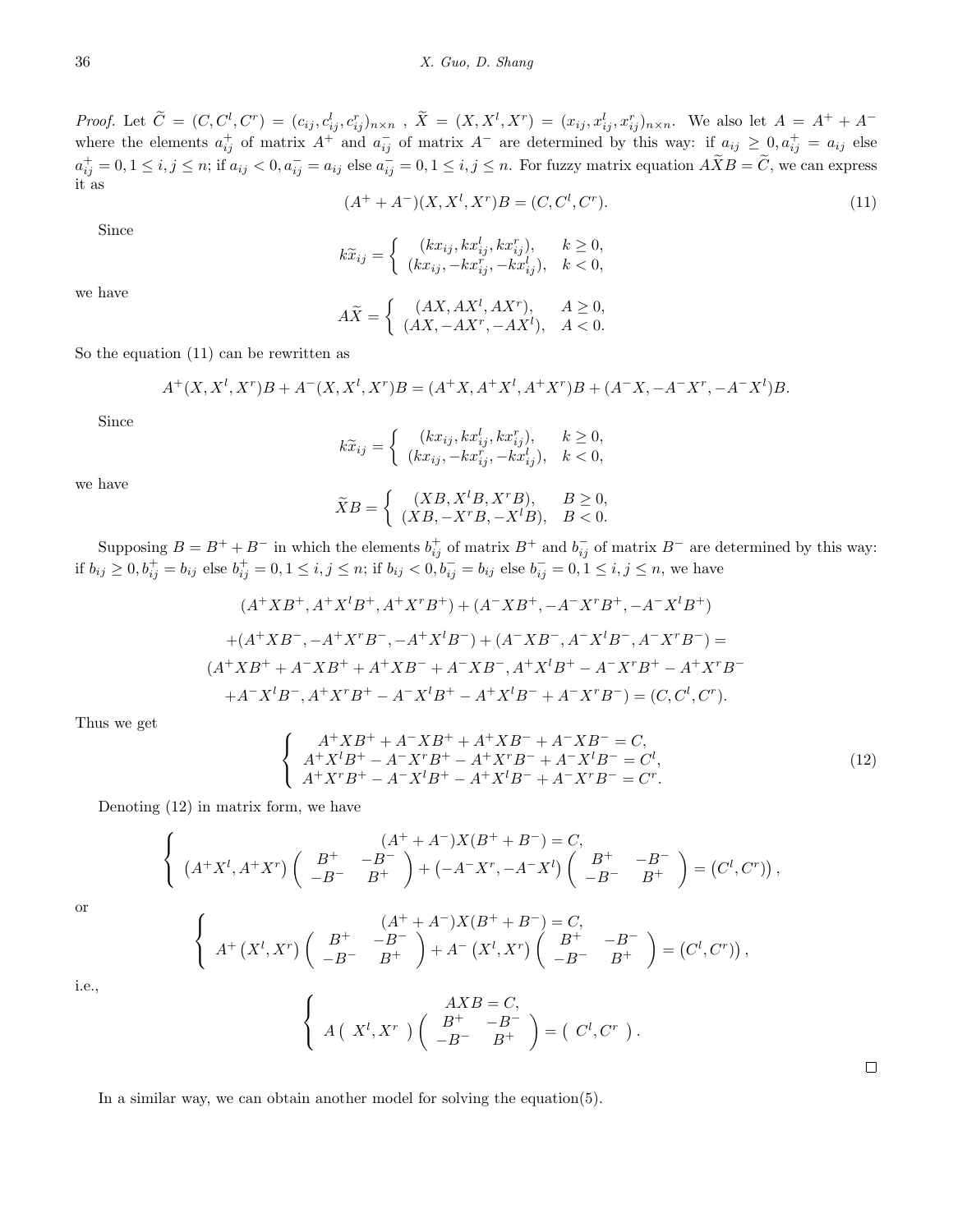**Theorem 3.4.** *The fuzzy linear system*  $\widetilde{AXB} = \widetilde{C}$  *can be extended into the following system of linear matrix equations* 

$$
\begin{cases}\nA^+ & -A^- \\
A^- & A^+\n\end{cases}\n\begin{pmatrix}\nX^l \\
X^r\n\end{pmatrix}\nB =\n\begin{pmatrix}\nC^l \\
C^r\n\end{pmatrix},\n\tag{13}
$$

*where*

$$
\widetilde{X} = (X, X^l, X^r), \widetilde{C} = (C, C^l, C^r).
$$

And the elements  $a_{ij}^+$  of matrix  $A^+$  and  $a_{ij}^-$  of matrix  $A^-$  are determined by the following way: if  $a_{ij} \ge 0$ ,  $a_{ij}^+ = a_{ij}$  else  $a_{ij}^+=0, 1\leq i,j\leq n; \text{ if } a_{ij}<0, a_{ij}^-=a_{ij} \text{ else } a_{ij}^-=0, 1\leq i,j\leq n.$ 

*Proof.* Let  $\tilde{C} = (C, C^l, C^r) = (c_{ij}, c_{ij}^l, c_{ij}^r)_{n \times n}$ ,  $\tilde{X} = (X, X^l, X^r) = (x_{ij}, x_{ij}^l, x_{ij}^r)_{n \times n}$ . We also let  $B = B^+ + B^$ where the elements  $b_{ij}^+$  of matrix  $B^+$  and  $b_{ij}^-$  of matrix  $B^-$  are determined by the way: if  $b_{ij} \geq 0, b_{ij}^+ = b_{ij}$  else  $b_{ij}^+ = 0, 1 \le i, j \le n$ ; if  $b_{ij} < 0, b_{ij}^- = b_{ij}$  else  $b_{ij}^- = 0, 1 \le i, j \le n$ .

For fuzzy matrix equation  $\widetilde{A} \widetilde{X} B = \widetilde{C}$ , we can express it as

$$
A(X, X^l, X^r)(B^+ + B^-) = (C, C^l, C^r). \tag{14}
$$

Since

$$
\widetilde{x}_{ij}k = \begin{cases}\n(kx_{ij}, kx_{ij}^l, kx_{ij}^r), & k \ge 0, \\
(kx_{ij}, -kx_{ij}^r, -kx_{ij}^l), & k < 0\n\end{cases}
$$

we have

$$
\widetilde{X}B = \begin{cases}\n(XB, X^lB, X^rB), & B \ge 0, \\
(XB, -X^rB, -X^lB), & B < 0\n\end{cases}
$$

So the equation $(14)$  can be rewritten as

$$
A(X, X^l, X^r)B^+ + A(X, X^l, X^r)B^- = A(XB^+, X^lB^+, X^rB^+) + A(XB^-, -X^rB^-, -X^lB^-).
$$

Since

$$
k\widetilde{x}_{ij} = \begin{cases} (kx_{ij}, kx_{ij}^l, kx_{ij}^r), & k \ge 0, \\ (kx_{ij}, -kx_{ij}^r, -kx_{ij}^l), & k < 0, \end{cases}
$$

we have

$$
A\widetilde{X} = \begin{cases} (AX, AX^l, AX^r), & A \ge 0, \\ (AX, -AX^r, -AX^l), & A < 0. \end{cases}
$$

Suppose  $A = A^+ + A^-$ , in which the elements  $a^+_{ij}$  of matrix  $A^+$  and  $a^-_{ij}$  of matrix  $A^-$  are determined by the way: if  $a_{ij} \geq 0$ ,  $a_{ij}^+ = a_{ij}$  else  $a_{ij}^+ = 0$ ,  $1 \leq i, j \leq n$ ; if  $a_{ij} < 0$ ,  $a_{ij}^- = a_{ij}$  else  $a_{ij}^- = 0$ ,  $1 \leq i, j \leq n$ , we have

$$
(A^{+}XB^{+}, A^{+}X^{l}B^{+}, A^{+}X^{r}B^{+}) + (A^{+}XB^{-}, -A^{+}X^{r}B^{-}, -A^{+}X^{l}B^{-})
$$
  
+ 
$$
(A^{-}XB^{+}, -A^{-}X^{r}B^{+}, -A^{-}X^{l}B^{+}) + (A^{-}XB^{-}, A^{-}X^{l}B^{-}, A^{-}X^{r}B^{-})
$$
  
= 
$$
(A^{+}XB^{+} + A^{-}XB^{+} + A^{+}XB^{-} + A^{-}XB^{-}, A^{+}X^{l}B^{+} - A^{-}X^{r}B^{+} - A^{+}X^{r}B^{-})
$$
  
+ 
$$
A^{-}X^{l}B^{-}, A^{+}X^{r}B^{+} - A^{-}X^{l}B^{+} - A^{+}X^{l}B^{-} + A^{-}X^{r}B^{-}) = (C, C^{l}, C^{r}).
$$

Thus we get

$$
\begin{cases}\nA^{+}XB^{+} + A^{-}XB^{+} + A^{+}XB^{-} + A^{-}XB^{-} = C, \\
A^{+}X^{t}B^{+} - A^{-}X^{r}B^{+} - A^{+}X^{r}B^{-} + A^{-}X^{t}B^{-} = C^{l}, \\
A^{+}X^{r}B^{+} - A^{-}X^{l}B^{+} - A^{+}X^{l}B^{-} + A^{-}X^{r}B^{-} = C^{r},\n\end{cases}
$$
\n(15)

which is the same as the equation(12).

Denoting (15) in matrix form, we have

$$
\begin{cases}\n(A^+ + A^-)X(B^+ + B^-) = C, \\
(A^+ - A^-) \begin{pmatrix} X^l B^+ \\ X^r B^+ \end{pmatrix} + \begin{pmatrix} A^+ - A^- \\ -A^- \end{pmatrix} \begin{pmatrix} -X^r B^- \\ -X^l B^- \end{pmatrix} = \begin{pmatrix} C^l \\ C^r \end{pmatrix},\n\end{cases}
$$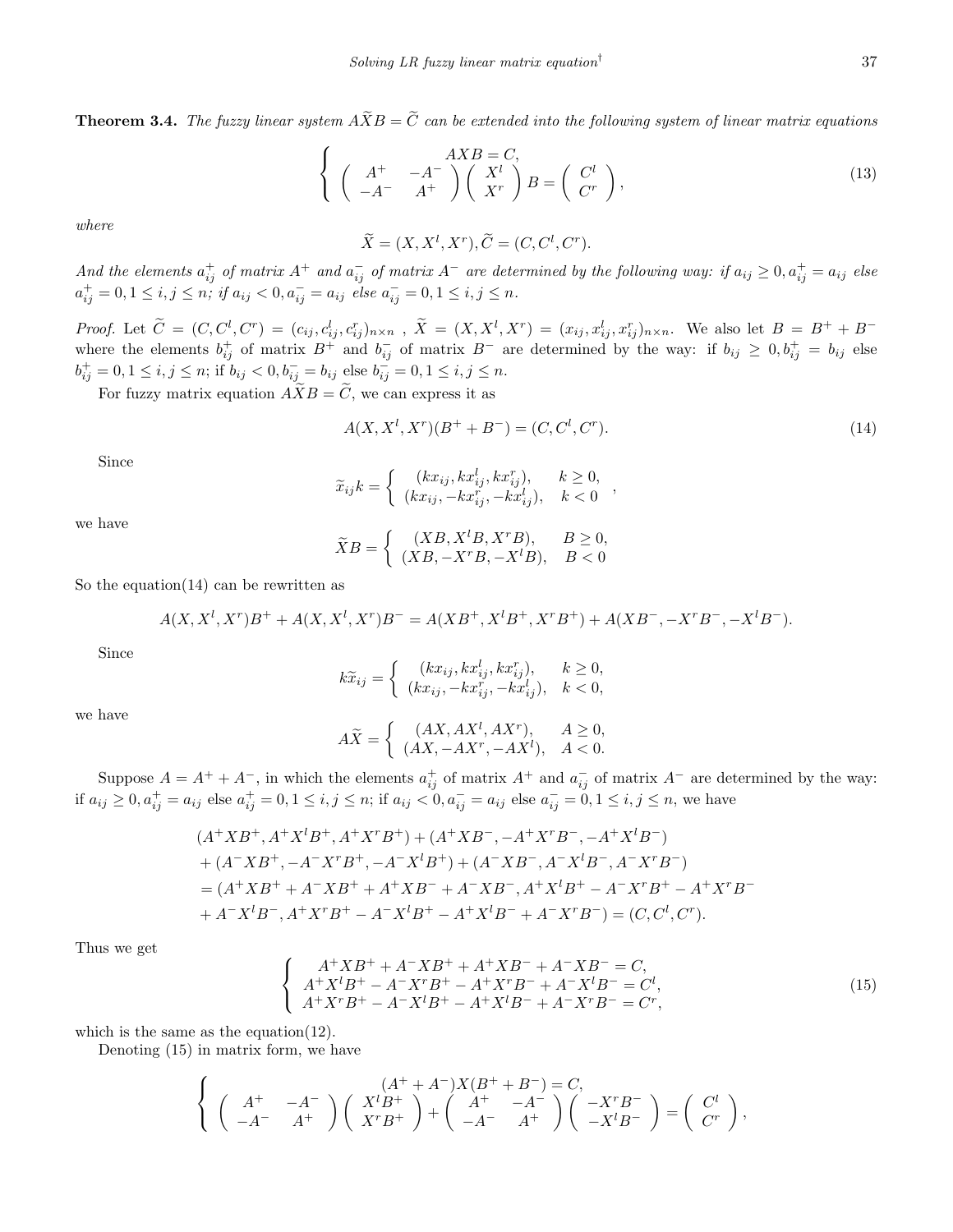or

i.e.,

$$
\begin{pmatrix}\nA^+ & -A^- \\
-A^- & A^+\n\end{pmatrix}\n\begin{pmatrix}\nX^l \\
X^r\n\end{pmatrix}B^+ +\n\begin{pmatrix}\nA^+ & -A^- \\
-A^- & A^+\n\end{pmatrix}\n\begin{pmatrix}\nX^l \\
X^r\n\end{pmatrix}B^-\n=\n\begin{pmatrix}\nC^l \\
C^r\n\end{pmatrix},
$$
\n
$$
\begin{pmatrix}\nA^+ & -A^- \\
A^- & A^+\n\end{pmatrix}\n\begin{pmatrix}\nX^l \\
X^r\n\end{pmatrix}B =\n\begin{pmatrix}\nC^l \\
C^r\n\end{pmatrix}.
$$

By the matrix theory[13], we can prove the following result.

**Theorem 3.5.** Let S belong to  $R^{m\times n}$ , T belong to  $R^{p\times q}$  and C belong to  $R^{m\times q}$ . Then the minimal solution  $X^*$  of the *matrix equation*  $SXT = C$  *is expressed by* 

$$
X^* = S^{\dagger} C T^{\dagger}.
$$

*Proof.* Let  $Y = XT$ , the matrix equation  $SXT = C$  is expressed by  $SY = C$ . We can verify that the minimal solution *Y*<sup>\*</sup> of the matrix equation *SY* = *C* is expressed by  $Y^* = S^{\dagger}C$ .

In fact, we write the matrix equation  $SX = C$  in block form of matrix as follows:

$$
SY_j = C_j, j = 1, 2, \dots, q
$$

where  $Y_i, C_j$  are the *j*th of matrices *Y*, *C* respectively.

 $\sqrt{ }$ Į  $\mathcal{L}$ 

By the matrix theory, we know that the matrix equation  $SY = C$  is consistent if and only if each linear equation  $SY_i = C_i, j = 1, 2, \ldots, q$  is consistent, and the matrix equation  $SY = C$  is inconsistent if and only if at least one of linear equations  $SY_j = C_j, j = 1, 2, \ldots, q$  is inconsistent.

When  $SY = C$  is consistent, the result that  $Y^* = S^{\dagger}C$  is its minimal solution is straightforward. When  $SY = C$  is inconsistent, the expression

$$
||C - SY^*||_F^2 = \min ||C - SY||_F^2
$$

holds is equivalent to the following conditions:

$$
||C - SY_j^*||_F^2 = \min ||C_j - SY_j||_F^2, j = 1, \dots, q
$$

where  $Y^* = [X_1^*, \ldots, Y_q^*]$  is the least squares solution of the matrix equation  $SY = C$  and  $Y_j^*$  is the least squares solution of linear equation  $SY_j = C_j, j = 1, 2, \ldots, q$  and

$$
||C - SY||_F^2 = \sum_{j=1}^q ||C_j - SY_j||_F^2 = \sum_{j=1}^q \sum_{i=1}^m ||c_{ij} - \sum_{k=1}^p s_{ik} y_{kj}||_F^2.
$$

From above analysis, we know that  $Y_j^*$  is the minimal solution of inconsistent linear equation  $SY_j = C_j, j = 1, 2, \ldots, q$ is equivalent to that  $Y^* = [Y_1^*, \ldots, Y_q^*]$  is the minimal solution of the inconsistent matrix equation  $SY = C$ . So we know that the minimal solution of the matrix equation  $SY = C$  is expressed uniformly by  $Y^* = S^{\dagger}C$ .

On the other hand, we regard the matrix equation  $XT = Y$  with  $T^{\top}X^{\top} = Y^{\top}$  and denote it as  $TX = Y$ .

By the above analysis, we obtain that the minimal solution of the matrix equation  $\overline{TX} = \overline{Y}$  is expressed uniformly by  $\overline{X} = \overline{T}^{\dagger} \overline{Y}$ , i.e.,  $X^* = Y T^{\dagger}$ . It means  $X^* = Y T^{\dagger}$  is the minimal solution of the matrix equation  $XT = Y$ .

Thus we prove that the minimal solution  $X^*$  of the matrix equation  $SXT = C$  is expressed by  $X^* = S^{\dagger}CT^{\dagger}$ .

In order to solve the fuzzy matrix equation (5), we need to consider the systems of linear equations (10) or (13). It seems that we have obtained the minimal solutions of the linear system (10) and (13) as

$$
\begin{cases}\nX = A^{\dagger} C B^{\dagger}, \\
\left(X^{l}, X^{r}\right) = A^{\dagger} \left(C^{l}, C^{r}\right) \left(\begin{array}{cc}B^{+} & -B^{-} \\ -B^{-} & B^{+}\end{array}\right)^{\dagger}\n\end{cases}
$$
\n(16)

and

$$
\begin{cases}\nX = A^{\dagger} C B^{\dagger}, \\
\left(X^l\right) = \left(\begin{array}{cc}A^+ & -A^-\\-A^- & A^+\end{array}\right)^{\dagger} \left(\begin{array}{c}C^l\\Cr\end{array}\right) B^{\dagger},\n\end{cases} (17)
$$

where (*.*) *†* is the Moore-Penrose generalized inverse of matrix (*.*).

 $\Box$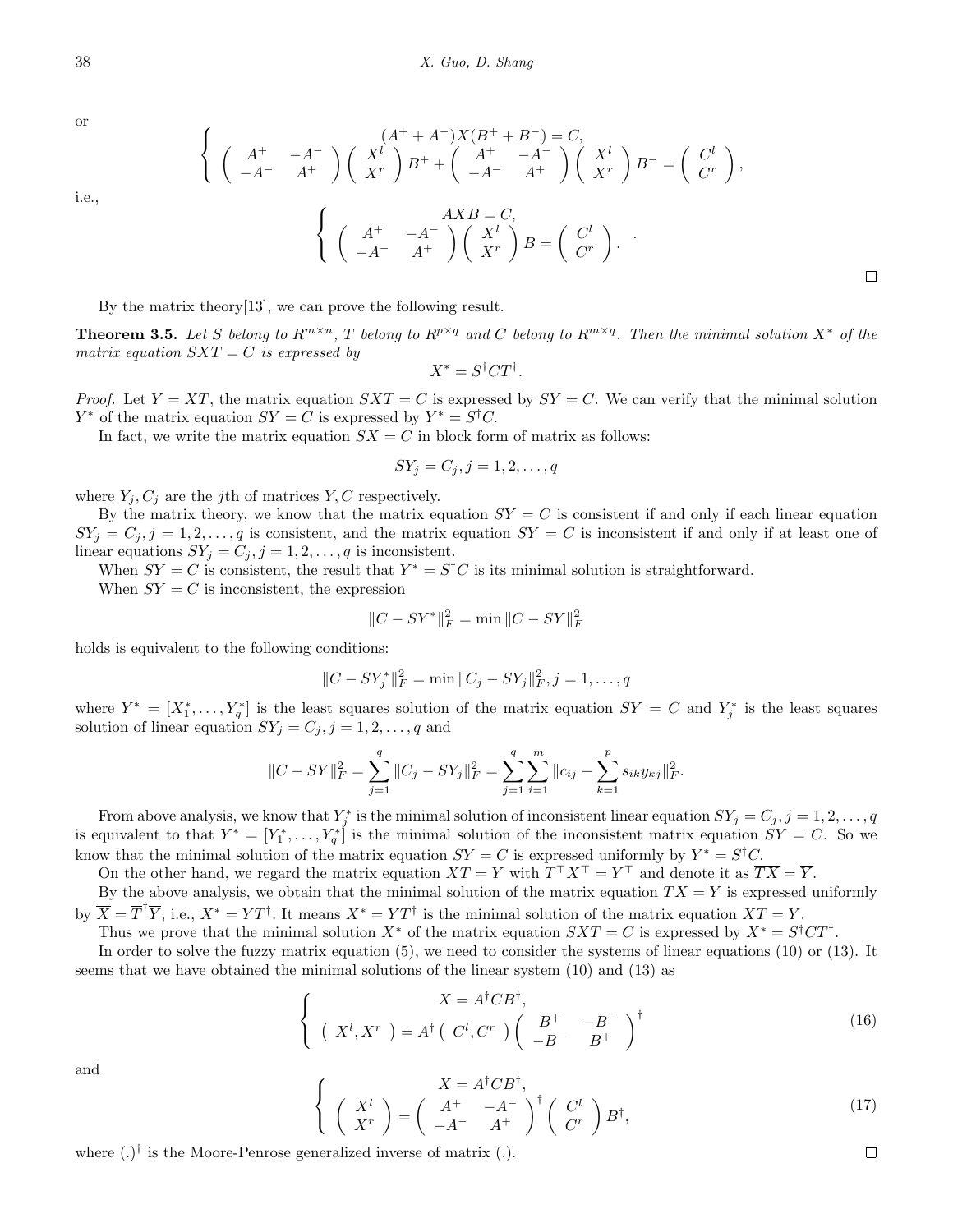39

However, the solution matrix may still not be an appropriate LR fuzzy numbers matrix except for  $X^l > 0, X^r > 0$ . Now we give the definition of LR fuzzy solution to the equation(5) as follows:

**Definition 3.6.** Let  $\tilde{X} = (X, X^l, X^r)$ . If  $(X, X^l, X^r)$  is the minimal solution of equation(10) or (13)*, such that*  $X^l \geq O, X^r \geq O,$  we call  $\tilde{X} = (X, X^l, X^r)$  is a strong LR fuzzy minimal solution of fuzzy matrix equation(5). *Otherwise,*  $\widetilde{X} = (X, X^l, X^r)$  *is said a weak LR fuzzy minimal solution of fuzzy matrix equation*(5) *given by* 

$$
\widetilde{X}=\widetilde{x_{ij}}
$$

*where*

$$
\widetilde{x}_{ij} = \begin{cases}\n(x_{ij}, x_{ij}^l, x_{ij}^r), & x_{ij}^l > 0, & x_{ij}^r > 0, \\
(x_{ij}, 0, \max\{-x_{ij}^l, x_{ij}^r\}), & x_{ij}^l < 0, & x_{ij}^r > 0, \\
(x_{ij}, \max\{x_{ij}^l, -x_{ij}^r\}, 0), & x_{ij}^l > 0, & x_{ij}^r < 0, \\
(x_{ij}, -x_{ij}^l, -x_{ij}^r), & x_{ij}^l < 0, & x_{ij}^r < 0.\n\end{cases}
$$
\n(18)

*To illustrate the expression* (16) *or* (17) *to be a LR fuzzy solution matrix, we now discuss the generalized inverse of non negative matrix*

$$
S = \left(\begin{array}{cc} A^+ & -A^- \\ -A^- & A^+ \end{array}\right)
$$

*in a special structure.*

**Lemma 3.7.** [13] *Let*

$$
S = \left( \begin{array}{cc} A^+ & -A^- \\ -A^- & A^+ \end{array} \right).
$$

*Then the matrix*

$$
S^{\dagger} = \begin{pmatrix} (A^{+} - A^{-})^{\dagger} + (A^{+} + A^{-})^{\dagger} & (A^{+} - A^{-})^{\dagger} - (A^{+} + A^{-})^{\dagger} \\ (A^{+} - A^{-})^{\dagger} - (A^{+} + A^{-})^{\dagger} & (A^{+} - A^{-})^{\dagger} + (A^{+} + A^{-})^{\dagger} \end{pmatrix}
$$
(19)

*is the Moore-Penrose inverse of the matrix S*, where  $(A^+ + A^-)^{\dagger}$ ,  $(A^+ - A^-)^{\dagger}$  are the Moore-Penrose inverse of matrices  $A^+ + A^-$  *and*  $A^+ - A^-$ *, respectively.* 

The key point to make the solution matrix a strong LR fuzzy solution is that  $\tilde{X} = (X, X^l, X^r)$  is LR fuzzy matrix, i.e., each element is a LR fuzzy number. By the following analysis, a sufficient condition is that  $S^{\dagger} \geq O, B^{\dagger} \geq O$  or  $A^{\dagger} \geq O, T^{\dagger} \geq O.$ 

**Theorem 3.8.** *If*

$$
A^{\dagger} \geq O,
$$
  

$$
(B^+ - B^-)^{\dagger} + (B^+ + B^-)^{\dagger}) \geq O, (B^+ - B^-)^{\dagger} - (B^+ + B^-)^{\dagger}) \geq O,
$$

*the fuzzy matrix equation* (2*.*5) *has a strong LR fuzzy minimal solution as follows:*

$$
\widetilde{X} = (X, X^l, X^r)
$$

*where*

$$
\begin{cases}\nX = A^{\dagger}CB^{\dagger}, \\
X^{l} = A^{\dagger}C^{l}E + A^{\dagger}C^{r}F, \\
X^{r} = A^{\dagger}C^{l}F + A^{\dagger}C^{r}E, \\
E = \frac{1}{2}((B^{+} - B^{-})^{\dagger} + (B^{+} + B^{-})^{\dagger}), \\
F = \frac{1}{2}((B^{+} - B^{-})^{\dagger} - (B^{+} + B^{-})^{\dagger}).\n\end{cases}
$$
\n(20)

*Proof.* Since  $C^l$  and  $C^r$  are the left and right spreads fuzzy matrix  $\tilde{C}$ ,  $C^l \geq O$  and  $C^r \geq O$ . It means  $\left(C^l, C^r\right)$  is a non negative matrix.

Let

$$
S^{\dagger} = \begin{pmatrix} E & F \\ F & E \end{pmatrix} = \frac{1}{2} \begin{pmatrix} (B^{+} - B^{-})^{\dagger} + (B^{+} + B^{-})^{\dagger} & (B^{+} - B^{-})^{\dagger} - (B^{+} + B^{-})^{\dagger} \\ (B^{+} - B^{-})^{\dagger} - (B^{+} + B^{-})^{\dagger} & (B^{+} - B^{-})^{\dagger} + (B^{+} + B^{-})^{\dagger} \end{pmatrix}.
$$

We know the condition that  $S^{\dagger} \geq 0$  is equivalent to  $E \geq 0$  and  $F \geq 0$ .

Now that  $E \geq 0$  and  $F \geq 0$ , the product of three non negative matrices

$$
\begin{pmatrix} X^l, X^r \end{pmatrix} = A^{\dagger} \begin{pmatrix} C^l, C^r \end{pmatrix} \begin{pmatrix} B^+ & -B^- \\ -B^- & B^+ \end{pmatrix}^{\dagger} = A^{\dagger} \begin{pmatrix} C^l, C^r \end{pmatrix} \begin{pmatrix} E & F \\ F & E \end{pmatrix} = \begin{pmatrix} A^{\dagger}C^lE + A^{\dagger}C^rF, A^{\dagger}C^lF + A^{\dagger}C^rE \end{pmatrix} \geq O
$$

is non negative in nature. It means that  $X^l \geq O$  and  $X^r \geq O$ .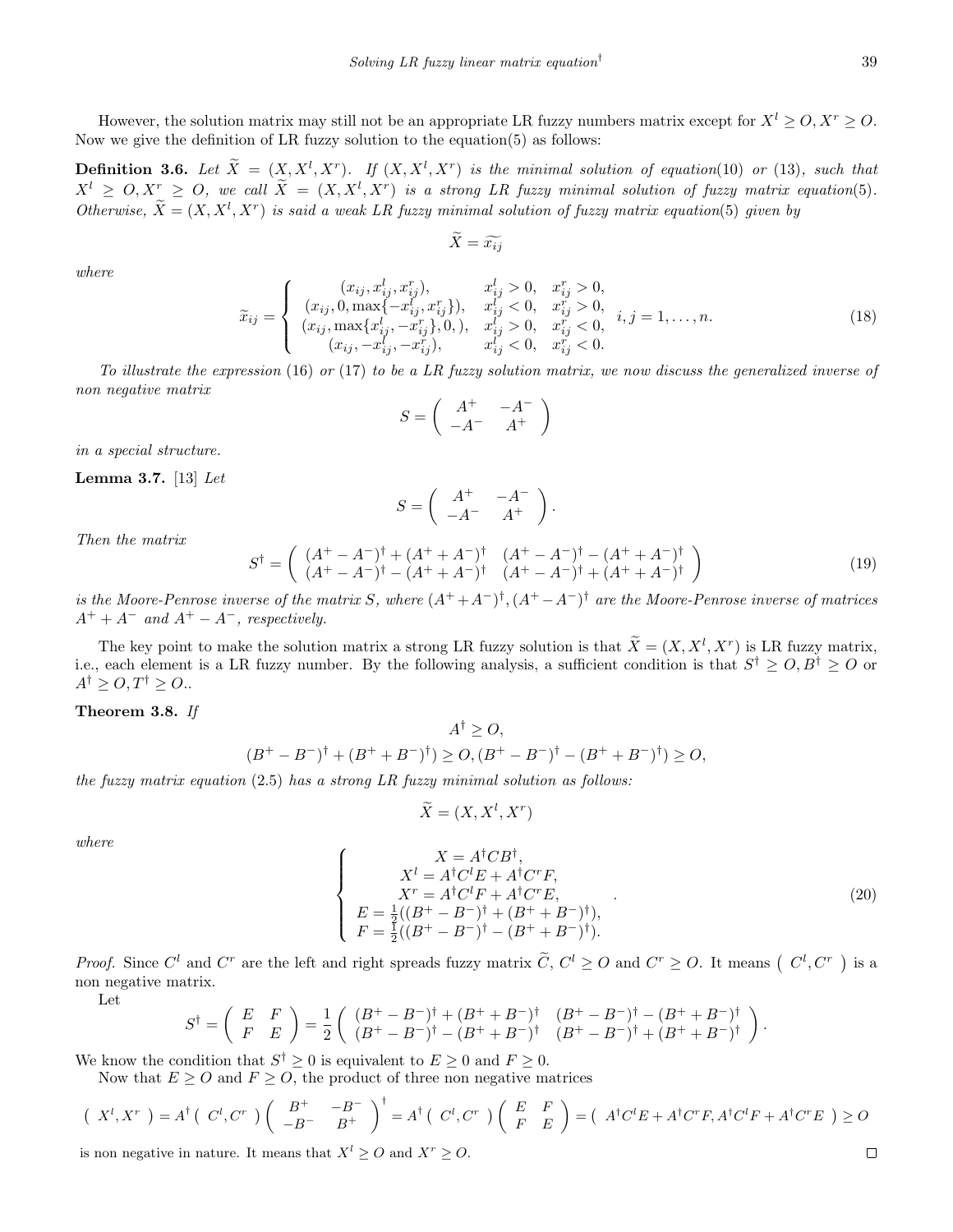For the model equation(13), we have the following result by the same analysis.

**Theorem 3.9.** *If*

$$
B^{\dagger} \geq O,
$$
  

$$
(A^{+} - A^{-})^{\dagger} + (A^{+} + A^{-})^{\dagger}) \geq O, (A^{+} - A^{-})^{\dagger} - (A^{+} + A^{-})^{\dagger}) \geq O,
$$

*the fuzzy matrix equation* (2*.*5) *has a strong LR fuzzy minimal solution as follows:*

$$
\widetilde{X} = (X, X^l, X^r)
$$

*where*

$$
\begin{cases}\nX = A^{\dagger}CB^{\dagger}, \nX^{l} = EC^{l}B^{\dagger} + FC^{r}B^{\dagger}, \nX^{r} = FC^{l}B^{\dagger} + EC^{r}B^{\dagger}, \nE = \frac{1}{2}((A^{+} - A^{-})^{\dagger} + (A^{+} + A^{-})^{\dagger}), \nF = \frac{1}{2}((A^{+} - A^{-})^{\dagger} - (A^{+} + A^{-})^{\dagger}).\n\end{cases}
$$
\n(21)

*Proof.* The proof is straight forward.

The following Theorems give some results for such  $S^{-1}$  and  $S^{\dagger}$  to be nonnegative. As usual,  $(.)^{\top}$  denotes the transpose of a matrix (*.*).

**Theorem 3.10.** [36] *The inverse S <sup>−</sup>*<sup>1</sup> *of a nonnegative matrix S is nonnegative if and only if S is a generalized permutation matrix.*

**Theorem 3.11.** [14] Let S be an  $2n \times 2n$  nonnegative matrix with rank r. Then the following assertions are equivalent:  $(a)$ *.*  $S^{\dagger} \geq 0$ *.* 

(*b*)*. There exists a permutation matrix P, such that P S has the form*

$$
PS = \begin{pmatrix} T_1 \\ T_2 \\ \vdots \\ T_r \\ O \end{pmatrix},
$$

where each  $T_i$  has rank 1 and the rows of  $T_i$  are orthogonal to the rows of  $T_j$ , whenever  $i \neq j$ , the zero matrix may be *absent.*  $(c)$ *.*  $S^{\dagger} = \begin{pmatrix} GC^{\top} & GD^{\top} \\ CD^{\top} & GC^{\top} \end{pmatrix}$ *GD<sup>⊤</sup> GC<sup>⊤</sup>* ) *for some positive diagonal matrix G. In this case, ⊤.*

$$
(C+D)^{\dagger} = G(C+D)^{\dagger}, (C-D)^{\dagger} = G(C-D)
$$

#### **4 Numerical examples**

**Example 4.1.** *Consider the following fuzzy linear matrix system*

$$
\left(\begin{array}{cc} 1 & -1 \\ 0 & 2 \end{array}\right) \left(\begin{array}{cc} \widetilde{x}_{11} & \widetilde{x}_{12} \\ \widetilde{x}_{21} & \widetilde{x}_{22} \end{array}\right) \left(\begin{array}{cc} -3 & 4 \\ 1 & 0 \end{array}\right) = \left(\begin{array}{cc} (3,2,1)_{LR} & (4,1,1)_{LR} \\ (5,2,2)_{LR} & (3,1,2)_{LR} \end{array}\right).
$$

*By the Theorem* 3*.*1*., the original fuzzy matrix equation is extended into the following a system of linear matrix equations*(10)

$$
\begin{cases}\nAXB = C, \\
A(X^l, X^r) \begin{pmatrix} B^+ & -B^- \\ -B^- & B^+ \end{pmatrix} = \begin{pmatrix} C^l, C^r \end{pmatrix},\n\end{cases}
$$

*where*

$$
\widetilde{X}=(X,X^l,X^r), \widetilde{C}=(C,C^l,C^r)
$$

*and*

$$
B^+=\left(\begin{array}{cc}0&4\\1&0\end{array}\right), B^- = \left(\begin{array}{cc}-3&0\\0&0\end{array}\right), C = \left(\begin{array}{cc}3&4\\5&3\end{array}\right), C^l = \left(\begin{array}{cc}2&1\\2&1\end{array}\right), C^r = \left(\begin{array}{cc}1&1\\2&2\end{array}\right).
$$

 $\Box$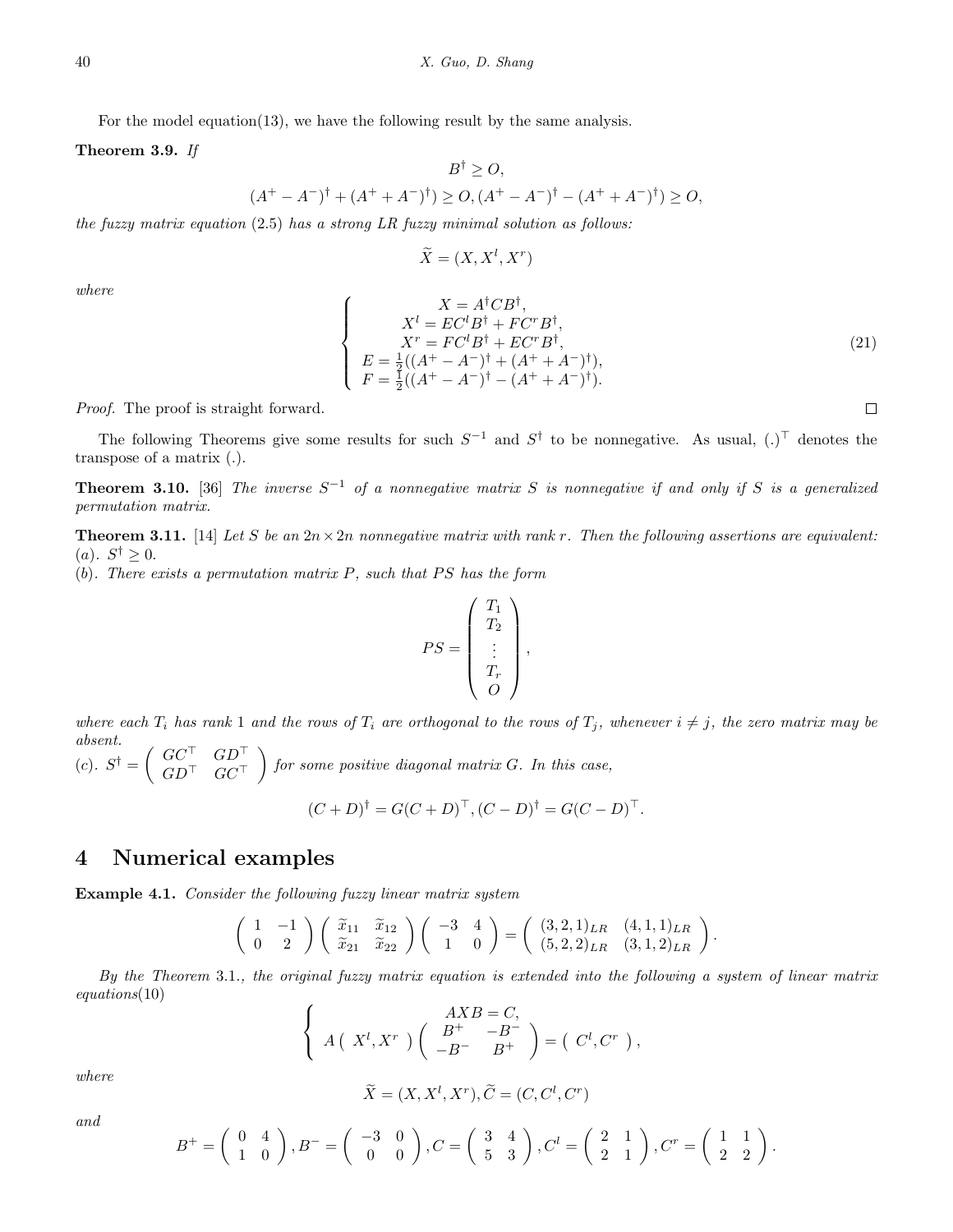*From* (16)*, the solution of the computing model is*

$$
X = A^{\dagger}CB^{\dagger} = \begin{pmatrix} 1 & -1 \\ 0 & 2 \end{pmatrix}^{\dagger} \begin{pmatrix} 3 & 4 \\ 5 & 3 \end{pmatrix} \begin{pmatrix} -3 & 4 \\ 1 & 0 \end{pmatrix}^{\dagger} = \begin{pmatrix} 1.3750 & 9.6250 \\ 0.3750 & 3.6250 \end{pmatrix}
$$

*and*

$$
\begin{pmatrix}\nX^l, X^r\n\end{pmatrix} = A^{\dagger} \begin{pmatrix}\nC^l, C^r\n\end{pmatrix} \begin{pmatrix}\nB^+ & -B^- \\
-B^- & B^+\n\end{pmatrix}^{\dagger} = \begin{pmatrix}\n1 & -1 \\
0 & 2\n\end{pmatrix}^{\dagger} \begin{pmatrix}\n2 & 1 & 1 & 1 \\
2 & 1 & 2 & 2\n\end{pmatrix} \begin{pmatrix}\n0 & 4 & 3 & 0 \\
1 & 0 & 0 & 0 \\
3 & 0 & 0 & 4 \\
0 & 0 & 1 & 0\n\end{pmatrix}^{\dagger}
$$
\n
$$
= \begin{pmatrix}\n0.3750 & 1.5000 & 0.5000 & 0.8750 \\
0.1250 & 0.2500 & 0.2500 & 0.6250\n\end{pmatrix}.
$$

*Since*  $X^l$ ,  $X^r$  are nonnegative matrices and  $X - X^l > 0$ , the solution we obtained is an appropriate LR fuzzy matrix

$$
\widetilde{X} = (X, X^l, X^r) = \left( \left( \begin{array}{cc} 1.3750 & 9.6250 \\ 0.3750 & 3.6250 \end{array} \right), \left( \begin{array}{cc} 0.3750 & 1.5000 \\ 0.1250 & 0.2500 \end{array} \right), \left( \begin{array}{cc} 0.5000 & 0.8750 \\ 0.2500 & 0.6250 \end{array} \right) \right)
$$

*i.e.,*

$$
\widetilde{X} = \begin{pmatrix} \widetilde{x}_{11} & \widetilde{x}_{12} \\ \widetilde{x}_{21} & \widetilde{x}_{22} \end{pmatrix} = \begin{pmatrix} (1.3750, 0.3750, 0.5000)_{LR} & (9.6250, 1.5000, 0.8750)_{LR} \\ (0.3750, 0.1250, 0.2500)_{LR} & (3.6250, 0.2500, 0.6250)_{LR} \end{pmatrix},
$$

*which admits a nonnegative strong LR fuzzy solution of the original fuzzy matrix system.*

**Example 4.2.** *Consider another fuzzy linear matrix system*

$$
\left(\begin{array}{cc} 2 & 1 \\ 1 & -1 \\ 0 & 1 \end{array}\right) \left(\begin{array}{cc} \widetilde{x}_{11} & \widetilde{x}_{12} \\ \widetilde{x}_{21} & \widetilde{x}_{22} \end{array}\right) \left(\begin{array}{cc} 1 & -1 \\ -1 & 1 \end{array}\right) = \left(\begin{array}{cc} (2,2,1)_{LR} & (3,2,1)_{LR} \\ (3,1,1)_{LR} & (2,1,2)_{LR} \\ (1,1,1)_{LR} & (3,2,1)_{LR} \end{array}\right).
$$

*Suppose*

$$
\tilde{X} = (X, X^l, X^r),
$$
  
\n
$$
A = A^+ + A^- = \begin{pmatrix} 2 & 1 \\ 1 & 0 \\ 0 & 1 \end{pmatrix} + \begin{pmatrix} 0 & 0 \\ 0 & -1 \\ 0 & 0 \end{pmatrix},
$$
  
\n
$$
B = B^+ + B^- = \begin{pmatrix} 1 & 0 \\ 0 & 1 \end{pmatrix} + \begin{pmatrix} 0 & -1 \\ -1 & 0 \end{pmatrix}
$$

*and*

$$
\widetilde{C} = (C, C^l, C^r) = \left( \left( \begin{array}{rrr} 2 & 3 \\ 3 & 2 \\ 1 & 3 \end{array} \right), \left( \begin{array}{rrr} 2 & 2 \\ 1 & 1 \\ 1 & 2 \end{array} \right), \left( \begin{array}{rrr} 1 & 1 \\ 1 & 2 \\ 1 & 1 \end{array} \right) \right).
$$

*By the Theorem* 3*.*1*., the original fuzzy matrix equation is extended into the following a system of linear matrix equations*(10)

$$
\begin{cases}\nAXB = C, \\
A(X^l, X^r) \begin{pmatrix} B^+ & -B^- \\ -B^- & B^+ \end{pmatrix} = \begin{pmatrix} C^l, C^r \end{pmatrix}.\n\end{cases}
$$

*From* (16)*, the solution of the computing model is*

$$
X = A^{\dagger} C B^{\dagger} = \begin{pmatrix} 2 & 1 \\ 1 & -1 \\ 0 & 1 \end{pmatrix}^{\dagger} \begin{pmatrix} 2 & 3 \\ 3 & 2 \\ 1 & 3 \end{pmatrix} \begin{pmatrix} 1 & -1 \\ -1 & 1 \end{pmatrix}^{\dagger} = \begin{pmatrix} 0.0179 & -0.0179 \\ -0.3393 & 0.3393 \end{pmatrix}
$$

*and*

$$
\begin{pmatrix} X^l, X^r \end{pmatrix} = A^{\dagger} \begin{pmatrix} C^l, C^r \end{pmatrix} \begin{pmatrix} B^+ & -B^- \\ -B^- & B^+ \end{pmatrix}^{\dagger} = \begin{pmatrix} 2 & 1 \\ 1 & -1 \\ 0 & 1 \end{pmatrix}^{\dagger} \begin{pmatrix} 2 & 2 & 1 & 1 \\ 1 & 1 & 1 & 2 \\ 1 & 1 & 1 & 1 \end{pmatrix} \begin{pmatrix} 1 & 0 & 0 & 1 \\ 0 & 1 & 1 & 0 \\ 0 & 1 & 1 & 0 \\ 1 & 0 & 0 & 1 \end{pmatrix}^{\dagger}
$$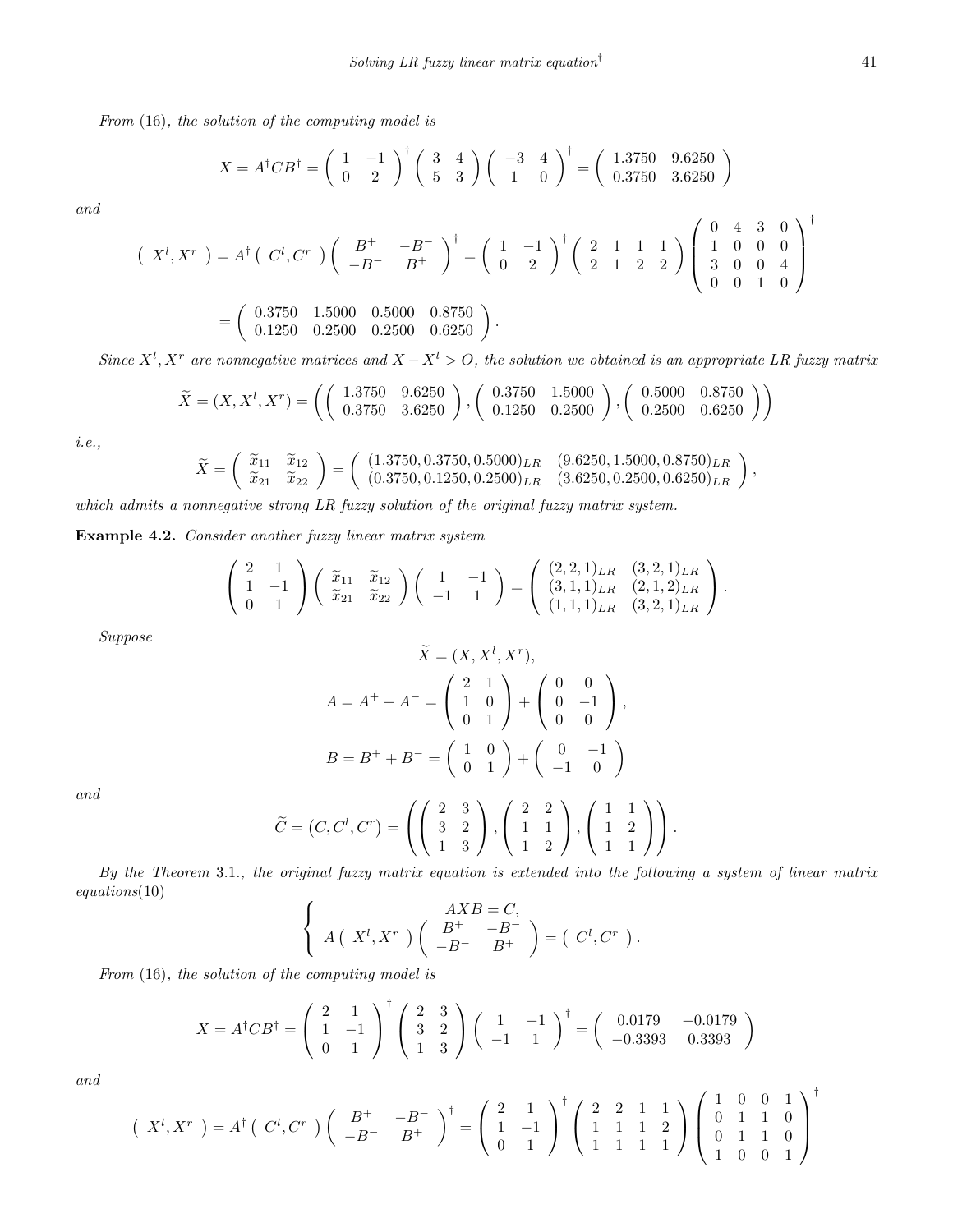*.*

$$
= \left(\begin{array}{ccc} 0.4464 & 0.3571 & 0.3571 & 0.4464 \\ 0.0179 & 0.2143 & 0.2143 & 0.0179 \end{array}\right)
$$

*Since*  $X^l$ ,  $X^r$  are nonnegative matrices, the solution we obtained is an appropriate LR fuzzy matrix

$$
\widetilde{X} = (X, X^l, X^r) = \left( \left( \begin{array}{cc} 0.0179 & -0.0179 \\ -0.3393 & 0.3393 \end{array} \right), \left( \begin{array}{cc} 0.4464 & 0.3571 \\ 0.0179 & 0.2143 \end{array} \right), \left( \begin{array}{cc} 0.3571 & 0.4464 \\ 0.2143 & 0.0179 \end{array} \right) \right),
$$

*i.e.,*

$$
\widetilde{X} = \begin{pmatrix} \widetilde{x}_{11} & \widetilde{x}_{12} \\ \widetilde{x}_{21} & \widetilde{x}_{22} \end{pmatrix} = \begin{pmatrix} (0.0179, 0.4464, 0.3571)_{LR} & (-0.0179, 0.3571, 0.4464)_{LR} \\ (-0.3393, 0.0179, 0.2143)_{LR} & (0.3393, 0.4464, 0.0179)_{LR} \end{pmatrix},
$$

*which admits a strong LR fuzzy solution of the original fuzzy linear matrix equation.*

# **5 Conclusions**

In this work we presented a model for solving fuzzy linear matrix equations  $\widetilde{A} \widetilde{X} B = \widetilde{C}$  where *A* and *B* are crisp  $m \times m$ and  $n \times n$  matrices respectively and  $\tilde{C}$  is an  $m \times n$  arbitrary LR fuzzy numbers matrix. The model was made of two crisp systems of linear equations which determined the mean value and the left and right spreads of the solution. The LR fuzzy minimal solution of the fuzzy linear matrix equation was derived from solving the crisp systems of linear equations. In addition, the existence condition of strong LR fuzzy solution was studied. Numerical examples showed that our method is feasible to solve this type of fuzzy matrix equations.

# **Acknowledgement**

The work is supported by the Natural Scientific Funds of PR China (no; 61967014; 1861059; 11761062) and the Scientific Research Project of Gansu Province Colleges and Universities (no.2019A-004; 2017A058).

### **References**

- [1] S. Abbasbandy, A. Jafarian, R. Fzzati, *Conjugate gradient method for fuzzy symmetric positive definite system of linear equations*, Applied Mathematics and Computation, **171** (2005), 1184–1191.
- [2] S. Abbasbandy, R. Ezzati, A. Jafarian, *LU decomposition method for solving fuzzy system of linear equations*, Applied Mathematics and Computation, **172** (2006), 633–643.
- [3] S. Abbasbandy, M. Otadi, M. Mosleh, *Minimal solution of general dual fuzzy linear systems*, Chaos, Solitions and Fractals, **29** (2008), 638–652.
- [4] T. Allahviranloo, *Numerical methods for fuzzy system of linear equations*, Applied Mathematics and Computation, **153** (2004), 493–502.
- [5] T. Allahviranloo, *Successive over relaxation iterative method for fuzzy system of linear equations*, Applied Mathematics and Computation, **162** (2005), 189–196.
- [6] T. Allahviranloo, *The adomian decomposition method for fuzzy system of linear equations*, Applied Mathematics and Computation, **163** (2005), 553–563
- [7] T. Allahviranloo, F. H. Lotfi, M. K. Kiasari, M. Khezerloo, *On the fuzzy solution of LR fuzzy linear systems*, Applied Mathematical Modelling, **37** (2013), 1170–1176.
- [8] T. Allahviranloo, M. Ghanbari, R. Nuraei, *A note on fuzzy linear systems*, Fuzzy Sets and Systems, **177**(1) (2011), 87-92.
- [9] T. Allahviranloo, N. Mikaeilvand, M. Barkhordary, *Fuzzy linear matrix equations*, Fuzzy Optimization and Decision Making, **8** (2009), 165–177.
- [10] M. Amirfakhrian, M. Fallah, R. Rodr´ıguez-L´opez, *A method for solving fuzzy matrix equations*, Soft Computing, **22** (2018), 2095–2103.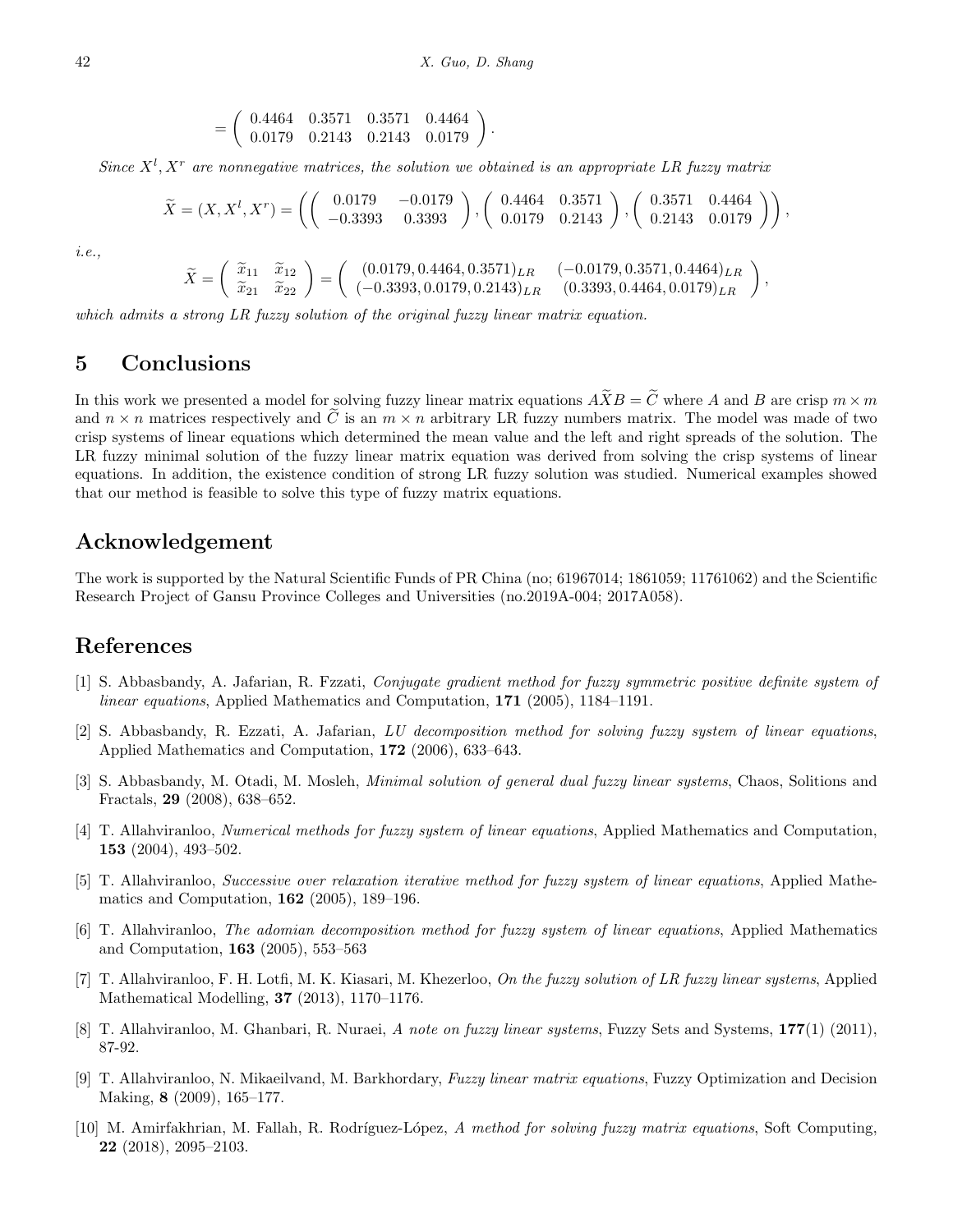- [11] B. Asady, S. Abbasbandy, M. Alavi, *Fuzzy general linear systems*, Applied Mathematics and Computation, **169** (2005), 34–40.
- [12] N. Babbar, A. Kumar, Abhinav Bansal, *Solving fully fuzzy linear system with arbitrary triangular fuzzy numbers*, Soft Computing, **17** (2013) 691-702.
- [13] A. Ben-Israel, T. N. E. Greville, *Generalized inverses: Theory and applications*, second edition, Springer-Verlag, New York, 2003.
- [14] A. Berman, R. J. Plemmons, *Nonnegative matrices in the mathematical sciences*, Academic press, New York, 1979.
- [15] W. S. W. Daud, N. Ahmad, G. Malkawi, *A preliminary study on the solution of fully fuzzy Sylvester matrix equation*, In AIP Conference Proceedings, **1775** (2016), 30–36.
- [16] M. Dehghan, B. Hashemi, M. Ghatee, *Solution of the full fuzzy linear systems using iterative techniques*, Chaos, Solitons and Fractals, **34** (2007) 316–336.
- [17] M. Dehghan, B. Hashemi, *Iterative solution of fuzzy linear systems*, Applied Mathematics and Computation, **175** (2006), 645–674.
- [18] K. Dookhitram, R. Lollchund, R. K. Tripathi, M. Bhuruth, *Fully fuzzy Sylvester matrix equation*, Journal of Intelligent and Fuzzy Systems, **28** (2015), 2199–2211.
- [19] D. Dubois, H. Prade, *Operations on fuzzy numbers*, Journal of Systems Science, **9** (1978), 613–626.
- [20] S. A. Edalatpanah, *Modified iterative methods for solving fully fuzzy linear systems, In I*, Management Association (Ed.) Fuzzy Systems: Concepts, Methodologies, Tools, and Applications, (2017), 55–73.
- [21] M. Friedman, M. Ma, A. Kandel, *Fuzzy linear systems*, Fuzzy Sets and Systems, **96** (1998), 201–209.
- [22] R. Ghanbari, *Solutions of fuzzy LR algebraic linear systems using linear programs*, Applied Mathematical Modelling, **39** (2015), 5164-5173.
- [23] R. Goetschel, W. Voxman, *Elementary calculus*, Fuzzy Sets and Systems, **18** (1986), 31–43.
- [24] Z. T. Gong, X. B. Guo, *Inconsistent fuzzy matrix equations and its fuzzy least squares solutions*, Applied Mathematical Modelling, **35** (2011), 1456–1469.
- [25] Z. T. Gong, X. B. Guo, K. Liu, *Approximate solution of dual fuzzy matrix equations*, Information Sciences, **266** (2014), 112-133.
- [26] X. B. Guo, D. Q. Shang, *Approximate solutions of LR fuzzy Sylvester matrix equations*, Journal of Applied Mathematics, **2013** (2013), 1–10.
- [27] X. B. Guo, K. Zhang, *Solving fuzzy matrix equation of the form*  $\widetilde{X}A = \widetilde{B}$ , Journal of Intelligent and Fuzzy Systems, **32** (2017), 2771–2778.
- [28] X. B. Guo, Y. L. Han, *Further investigation to dual fuzzy matrix equation*, Journal of Intelligent and Fuzzy Systems, **33** (2017), 2617–2629.
- [29] J. J. Kaur, A. Kumar, *A note on approximate solution of dual fuzzy matrix equations*, Information Sciences, **418** (2017), 184–185.
- [30] M. Ma, M. Friedman, A. Kandel, *Duality in fuzzy linear systems*, Fuzzy Sets and Systems, **109** (2000), 55–58.
- [31] S. Nahmias, *Fuzzy variables*, Fuzzy Sets and Systems, **1**(2) (1978) 97–111.
- [32] H. S. Najafi, S. A. Edalatpanah, *An improved model for iterative algorithms in fuzzy linear systems*, Computational Mathematics and Modeling, **24** (2013), 443–451.
- [33] H. S. Najafi, S. A. Edalatpanah, *H-Matrices in fuzzy linear systems*, International Journal of Computational Mathematics, **6** (2013), 52–56.